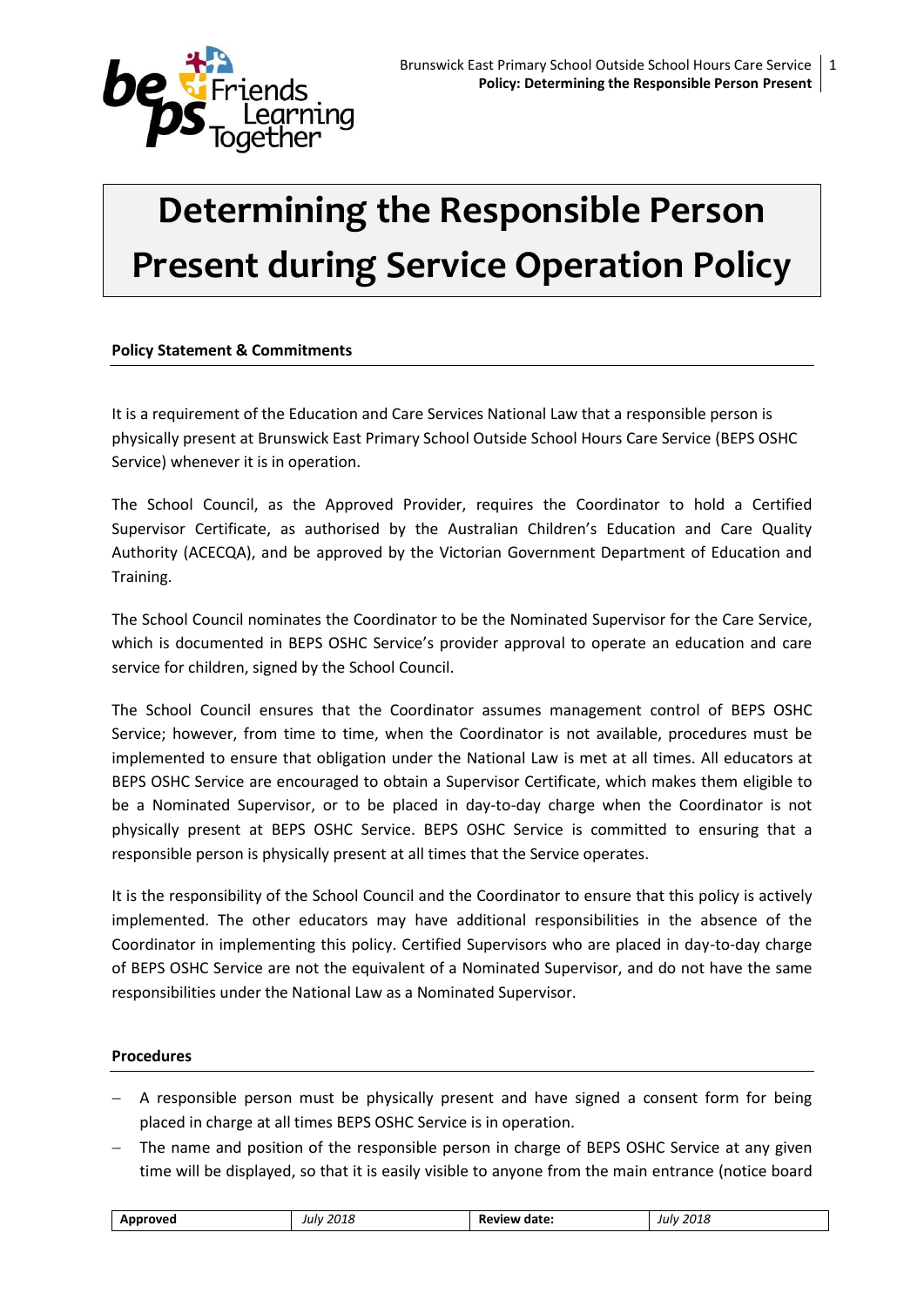about the sign-in, sign-out area).

- Given that the responsible person in charge may change throughout the day, the requirement to display the name and position of the responsible person in charge will be met by providing this information, and a photo of the responsible person at the time in the main entrance of the OSHC Room.
- The responsible person in charge at BEPS OSHC Service is the Coordinator, when the Coordinator is physically present, if:
	- the School Council has appointed the Coordinator as the Nominated Supervisor at BEPS OSHC Service
	- $-$  the Coordinator has accepted this nomination in writing, which is kept in the educator's record in the administration office and is available for inspection
- The School Council will notify the Victorian Department of Education and Training if the Nominated Supervisor for BEPS OSHC Service changes.
- If the Coordinator is not physically present at BEPS OSHC Service for any period of time, the assistant nominated as the person in charge for that time:
	- holds a Supervisor Certificate
	- has been nominated as the person in day-to-day charge, and accepts this nomina**t**ion in writing, with signed consent held in the educator's record in the administration office (and is available for inspection).
- $-I$  If the Coordinator as the Nominated Supervisor and the nominated person in charge when the Coordinator is absent are both not physically present at BEPS OSHC Service for any time, another responsible person must be appointed in charge of the Service for this period of time.
- Educators at BEPS OSHC Service who hold a Supervisor Certificate are eligible to be the responsible person in day-to-day charge in the absence of the Nominated Supervisor.
- Under the National Law there is no maximum amount of Certified Supervisors who can be employed at BEPS OSHC Service at any one time, so all educators are encouraged to apply for a Supervisor Certificate.

Educators at BEPS OSHC Service who hold a Supervisor Certificate and wish to be considered to be placed in charge on an acting basis for the times where the Coordinator (being the Nominated Supervisor) is not in attendance at the Service, will be asked to discuss their practical knowledge of the day to day responsibilities of being an educator at BEPS OSHC Service, including how you work through unexpected problems, along with demonstrating a knowledge of:

- the *Education and Care Services National Law Act 2010*, and the *Education and Care Service Services National Regulations (2011)*
- equal opportunity employment conditions and the *Professional Child Care Standards 2012*
- health and safety, including child protection responsibilities
- privacy, confidentiality and Equal Opportunity/Anti-Discrimination
- BEPS OSHC Service policies and procedures.

| roveo.<br>$- - -$ | 2018<br>Julv<br>___<br>$\sim$ | date:<br>$^{\circ}$<br>'VIE<br>ĸŧ<br>. | 2010<br>Julv<br>zuiz<br>___<br>__ |
|-------------------|-------------------------------|----------------------------------------|-----------------------------------|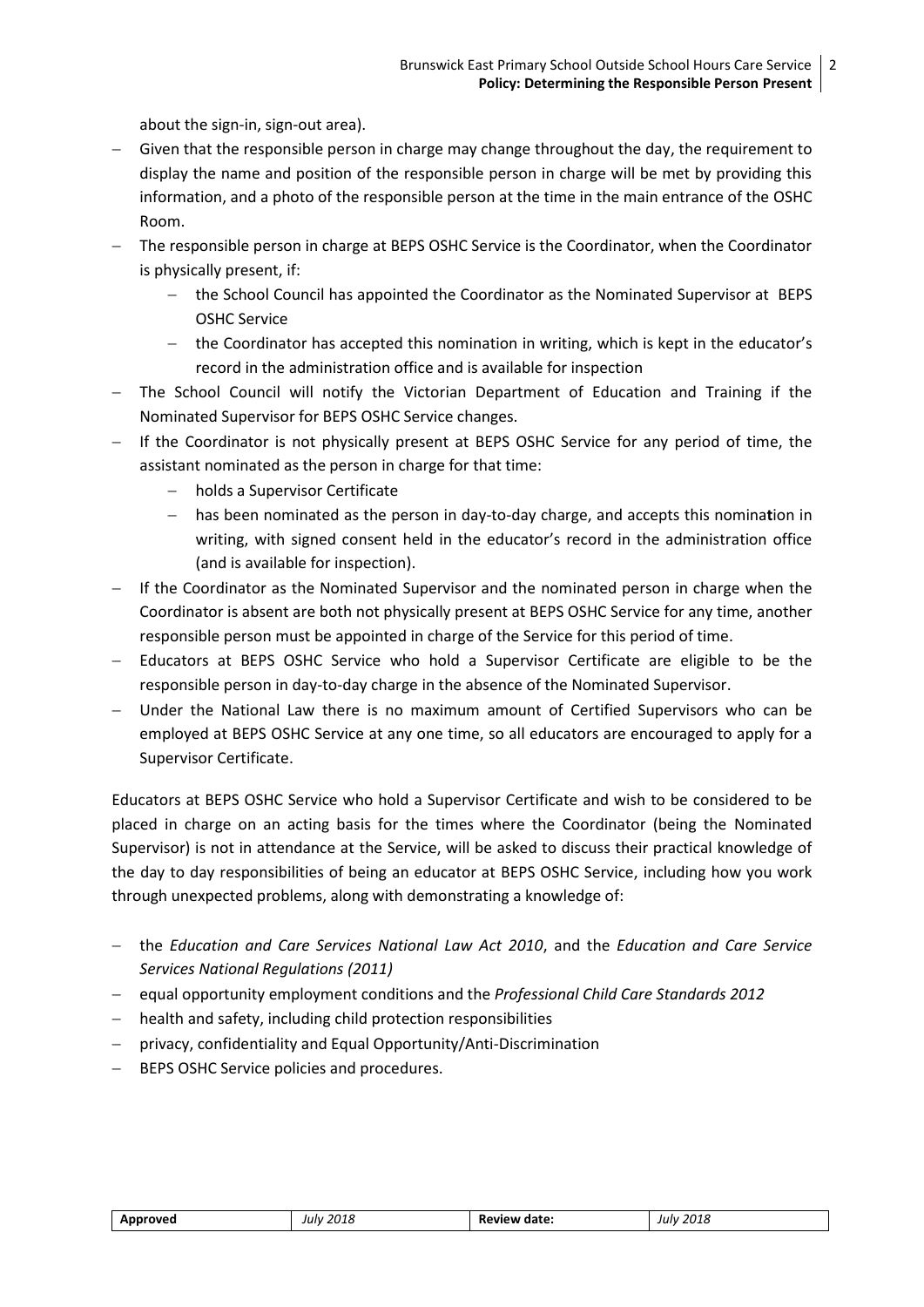As the person with responsibility for the day-to-day management of BEPS OSHC Service, the Nominated Supervisor has a range of responsibilities including the following.

| <b>Educational</b><br>programs                   | Ensuring educational programs are based on and delivered in accordance with an<br>approved learning framework, based on the developmental needs, interests and<br>experiences of each child, and designed to take into account the individual<br>differences of each child.                                                                                                                                                                                                             |
|--------------------------------------------------|-----------------------------------------------------------------------------------------------------------------------------------------------------------------------------------------------------------------------------------------------------------------------------------------------------------------------------------------------------------------------------------------------------------------------------------------------------------------------------------------|
| <b>Supervision</b><br>and safety of<br>children  | Ensuring children are adequately supervised, are not subject to inappropriate<br>discipline, and are protected from harms and hazards.                                                                                                                                                                                                                                                                                                                                                  |
| <b>Entry to and</b><br>exit from the<br>premises | Ensuring children do not leave the education and care service premises except in<br>accordance with the National Regulations (for example, with a parent, on an<br>authorised excursion, or for emergency medical treatment).                                                                                                                                                                                                                                                           |
|                                                  | Ensuring that a parent/guardian of a child being educated and cared for by the<br>service may enter the service premises at any time when the child is being<br>educated and cared for by the service, except when permitting entry would pose a<br>risk to the safety of the children and educators or conflict with the duty of the<br>supervisor under the National Law, or the supervisor is aware the parent is<br>prohibited by a court order from having contact with the child. |
|                                                  | Ensuring an unauthorised person (as defined in the National Law) is not at the<br>service while children are present unless the person is under direct supervision.                                                                                                                                                                                                                                                                                                                     |
| Food and<br>beverages                            | Ensuring adequate health and hygiene practices and safe practices for handling,<br>preparing and storing food are implemented at the service to minimise risks to<br>children.                                                                                                                                                                                                                                                                                                          |
|                                                  | Ensuring children being cared for by the service have access to safe drinking water<br>at all times and are offered food and beverages on a regular basis throughout the<br>day.                                                                                                                                                                                                                                                                                                        |
|                                                  | Ensuring that, where food and beverages are supplied by the service, they are<br>nutritious and adequate in quantity, and chosen with regard to the dietary<br>requirements of individual children.                                                                                                                                                                                                                                                                                     |
|                                                  | Ensuring that, where food and beverages are provided by the service, a weekly<br>menu that accurately describes the food and beverages to be provided is displayed<br>at the premises in a location accessible to parents.                                                                                                                                                                                                                                                              |
| <b>Administration</b><br>of medication           | Ensuring that medication is not administered to a child being cared for by the<br>service unless the administration is authorised (except in the case of anaphylaxis<br>or asthma emergency) and is administered in accordance with the National<br>Regulations.                                                                                                                                                                                                                        |
|                                                  | Where medication is administered to a child without authorisation in a case of an<br>anaphylaxis or asthma emergency, ensuring that a parent/guardian of the child                                                                                                                                                                                                                                                                                                                      |

| …∩ver<br>Δnnr | 2018<br>Julv<br>___ | date<br>.<br>.<br>nı<br>______ | 2018<br>Julv<br>___ |
|---------------|---------------------|--------------------------------|---------------------|
|               |                     |                                |                     |